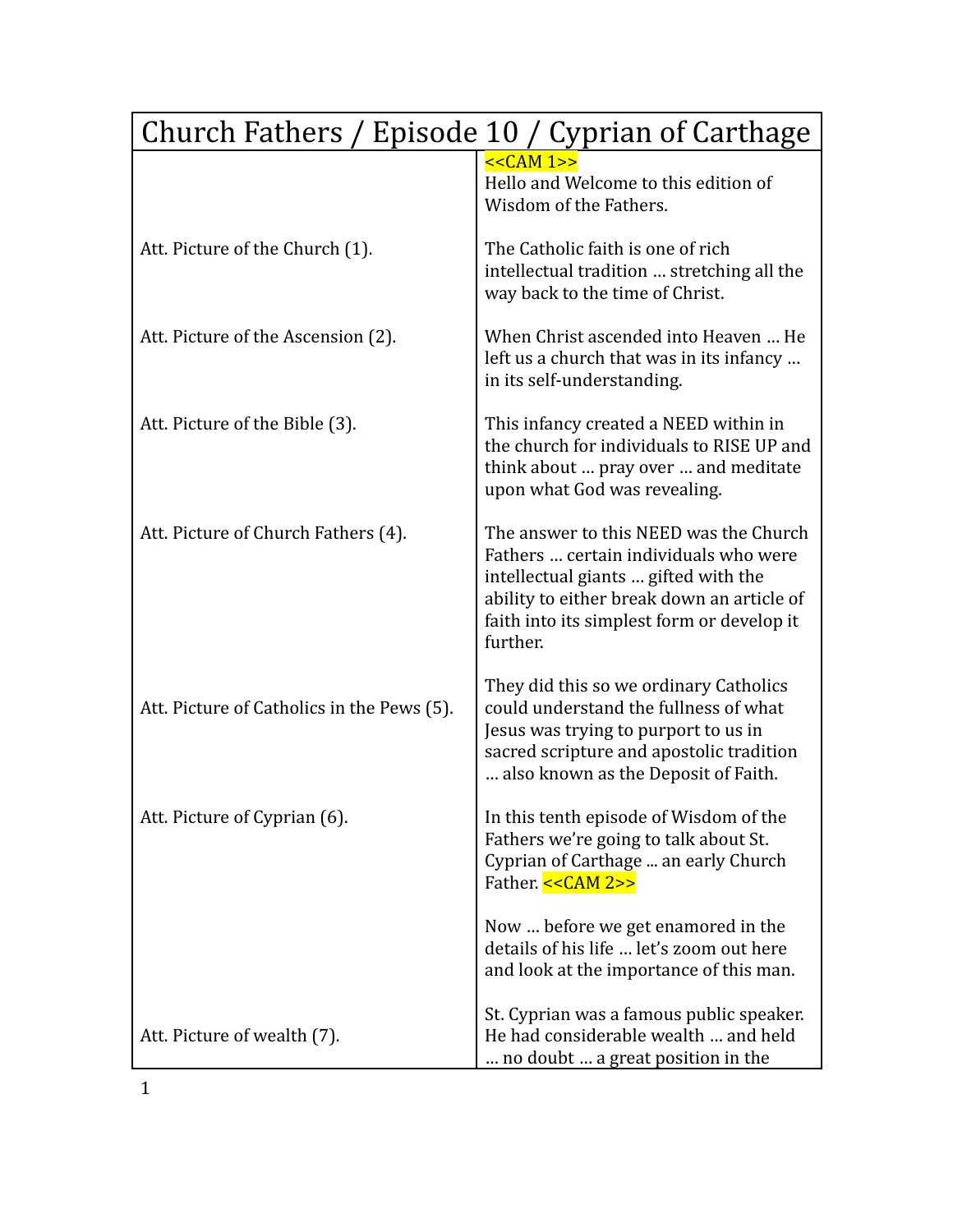|                                                                                                                                                                                                                                                          | metropolis of Africa. His appearance<br>was dignified without austerity  and<br>joyful without exuberancy. He was gifted<br>with expressiveness and this is evident<br>in his works. He was not a scholar  nor<br>a philosopher  nor a theologian  but<br>primarily a man of the world and an<br>administrator  of capacious energies<br>and of forcible and striking character. He<br>was involved in a famous dispute over<br>whether apostates should be readmitted<br>to the Church. Cyprian believed they<br>should  but under stringent conditions. |
|----------------------------------------------------------------------------------------------------------------------------------------------------------------------------------------------------------------------------------------------------------|-----------------------------------------------------------------------------------------------------------------------------------------------------------------------------------------------------------------------------------------------------------------------------------------------------------------------------------------------------------------------------------------------------------------------------------------------------------------------------------------------------------------------------------------------------------|
| Att. Picture of books (8).<br>Att. Type on "Lord's Prayer  On the<br>Unity of the Church  On the Lapsed<br>On the Mortality  On the Advantage of<br>Patience  On the Dress of Virgins  On<br>the Vanity of Idols  On Works and Alms<br>On the Epistles". | St. Cyprian was a writer. He was second<br>only in importance to Tertullian as a<br>Latin Father of the Church. He wrote at<br>least ten treatises. For example  he<br>wrote on the Lord's Prayer  on the<br>unity of the Church  on the lapsed  on<br>mortality  on the advantage of patience<br>on the dress of virgins  on the vanity<br>of idols  on works and alms  and on<br>the Epistles. He is most often                                                                                                                                         |
| Att. Type on "The Church =<br>indispensable ark of salvation."                                                                                                                                                                                           | remembered for his first treatise on the<br>church where he enunciated the<br>principle of the Church as the<br>indispensable ark of salvation.                                                                                                                                                                                                                                                                                                                                                                                                           |
| Att. Picture of Cyprian (9).                                                                                                                                                                                                                             | The Life of Cyprian of Carthage<br>$<<CAM 1>>$<br>St. Cyprian was born in 190 A.D. in North<br>Africa. During his youth  he received a<br>classical education.<br>In his early adulthood  he became a<br>leading member of a legal fraternity in<br>Carthage. He was an orator  or a<br>"pleader in the courts." He was also a<br>teacher of rhetoric.<br>Later in life  he converted to                                                                                                                                                                  |
| Att. Picture of baptism (10).                                                                                                                                                                                                                            | Christianity and was subsequently<br>baptized. The date of his conversion is                                                                                                                                                                                                                                                                                                                                                                                                                                                                              |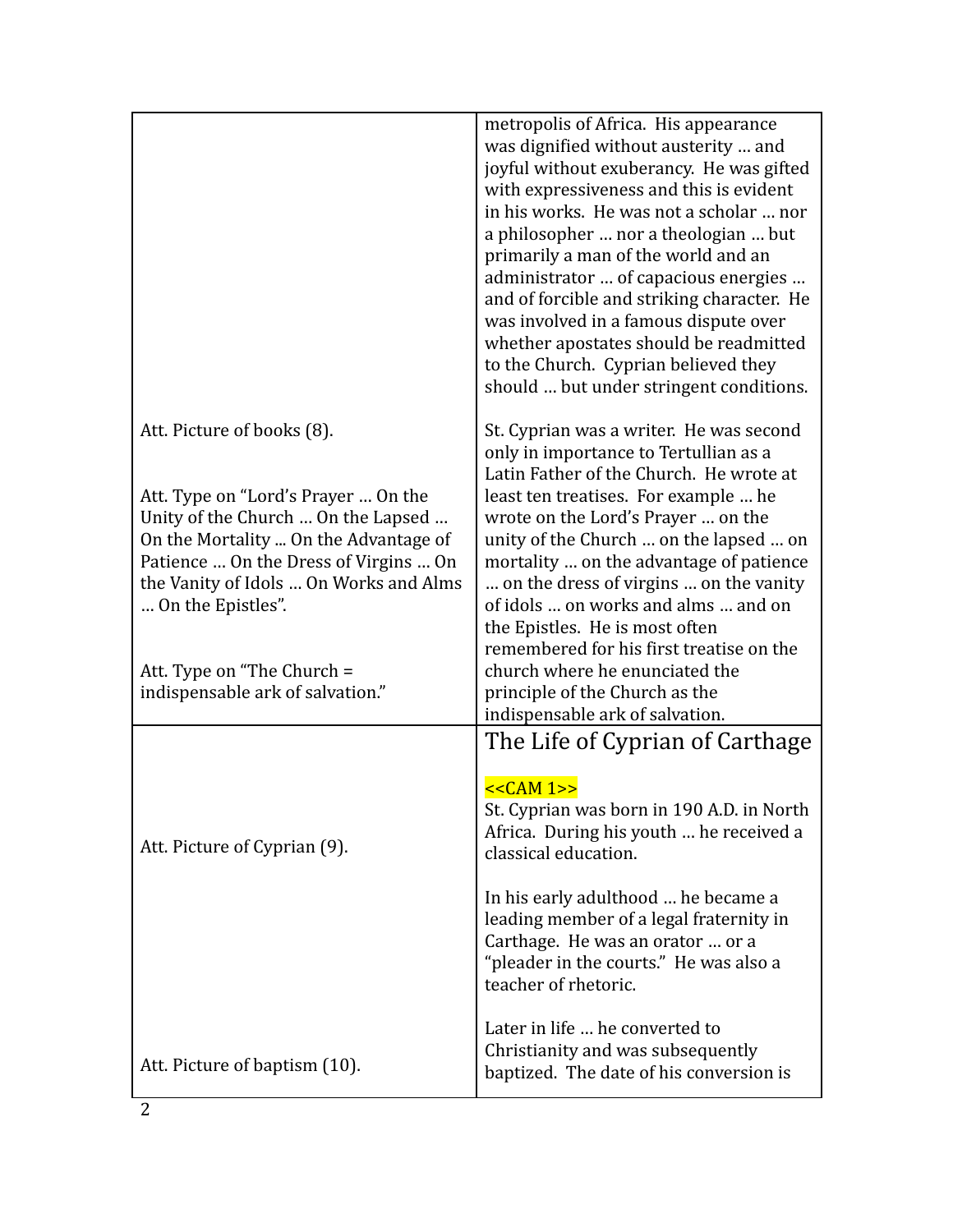| Att. Picture of poor people (11). | unknown  but after his baptism about<br>245 to 248 he gave away a portion of his<br>wealth to the poor of Carthage.                                                                                                                                                                                                                                                                                                                                                                                                                                   |
|-----------------------------------|-------------------------------------------------------------------------------------------------------------------------------------------------------------------------------------------------------------------------------------------------------------------------------------------------------------------------------------------------------------------------------------------------------------------------------------------------------------------------------------------------------------------------------------------------------|
| Att. Picture of ordination (12).  | Shortly after his baptism  Cyprian<br>quickly rose within the ranks of the<br>Church. He was ordained a deacon<br>and soon afterward presbyter  and<br>some time between July 248 and April<br>249 he was chosen bishop of Carthage.<br>$<<CAM 2>>$                                                                                                                                                                                                                                                                                                   |
| Att. Picture of Cyprian (6).      | His first concern was the Church's<br>welfare  along with the concomitant<br>ridding of vices in the clergy and flock.<br>He quickly became known outside<br>Carthage  and soon after  bishops<br>from other areas sought his counsel.                                                                                                                                                                                                                                                                                                                |
| Att. Picture of Decius (13).      | His life as a bishop wasn't without<br>controversy. Early in 250  the Decian<br>persecution began. The emperor<br>Decius  wanted sacrifices made to him.<br>In response  Cyprian fled. The clergy of<br>his time took issue with his leave  but<br>Cyprian said he had received a command<br>from God to flee. Prior to his departure<br>he distributed the church treasury<br>among all the clergy to help to the poor.<br>From his place of refuge he ruled his<br>flock with earnestness and zeal  using a<br>faithful deacon as his intermediary. |
| Att. Picture of pagan bull (14).  | Cyprian then was called to convert those<br>Christians who offered pagan sacrifices<br>to the Roman Gods. He proposed that<br>those members who rejected Christ<br>could come back on one condition. The<br>condition was that they must do<br>penance. << CAM 1>>                                                                                                                                                                                                                                                                                    |
|                                   | During Cyprian's absence  he delegated<br>his authority to four priest examiners of<br>persons preparing for ordination to the<br>priesthood and deaconate. But there                                                                                                                                                                                                                                                                                                                                                                                 |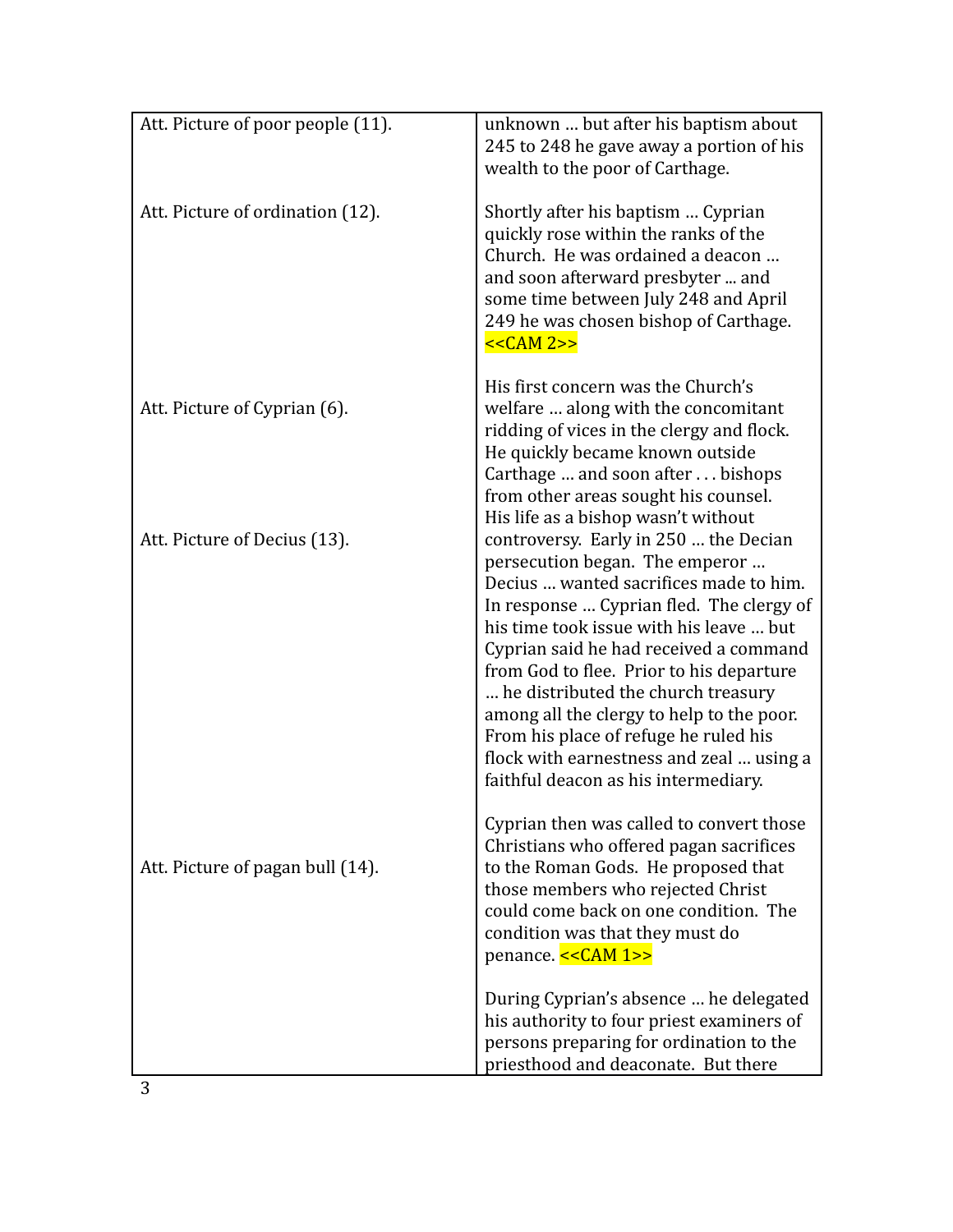| Att. Type on "Felicissimus  Novatus".                                  | were diabolical forces at work. The exact<br>nature of the rascality is unknown.<br>Cyprian then probed the situation. Two<br>influential persons resisted his<br>questioning  Felicissimus  and the<br>Presbyter  Novatus. Cyprian<br>subsequently excommunicated them<br>along with six accomplices.                                       |
|------------------------------------------------------------------------|----------------------------------------------------------------------------------------------------------------------------------------------------------------------------------------------------------------------------------------------------------------------------------------------------------------------------------------------|
|                                                                        | After the excommunication  a new<br>schism broke out with the Roman<br>Presbyter  Novatian. Novatus  a<br>former Felicissimus associate  and<br>Carthaginian Presbyter  joined the<br>movement. Novatian taught that if<br>Christians repented of their sin  the<br>lapsed Christians during time of<br>persecution could not be readmitted. |
| Att. Picture of Cyprian (9).                                           | St. Cyprian's response was to write a<br>series of circular letters to the African<br>bishops condemning these wrongs. He<br>later  composed an entire tome  "On<br>the Unity of the Church." $<<CMM 2>>$                                                                                                                                    |
| Att. Picture of Emperor Valerian I (15).                               | When he was 66 years of age  another<br>persecution arose under Emperor<br>Valerian the FIRST  and both Pope St.<br>Stephen the FIRST and his successor<br>Pope St. Sixtus the SECOND  suffered<br>martyrdom.                                                                                                                                |
| Att. Type on  "Aspasius Paternus".<br>Att. Picture of pagan bull (14). | In Africa  Cyprian prepared his people<br>for the expected edict of persecution. He<br>was brought before the Roman<br>proconsul Aspasius Paternus on August<br>30, 257. The persecutors wanted<br>Cyprian to pay homage and offer<br>sacrifice to the pagan deities. He refused                                                             |
|                                                                        | however  and firmly professed<br>Christ.                                                                                                                                                                                                                                                                                                     |
| Att. Picture of Korba (16).                                            | The consul then banished him to Curubis<br>modern Korba  where he took care of<br>his flock and his banished clergy.                                                                                                                                                                                                                         |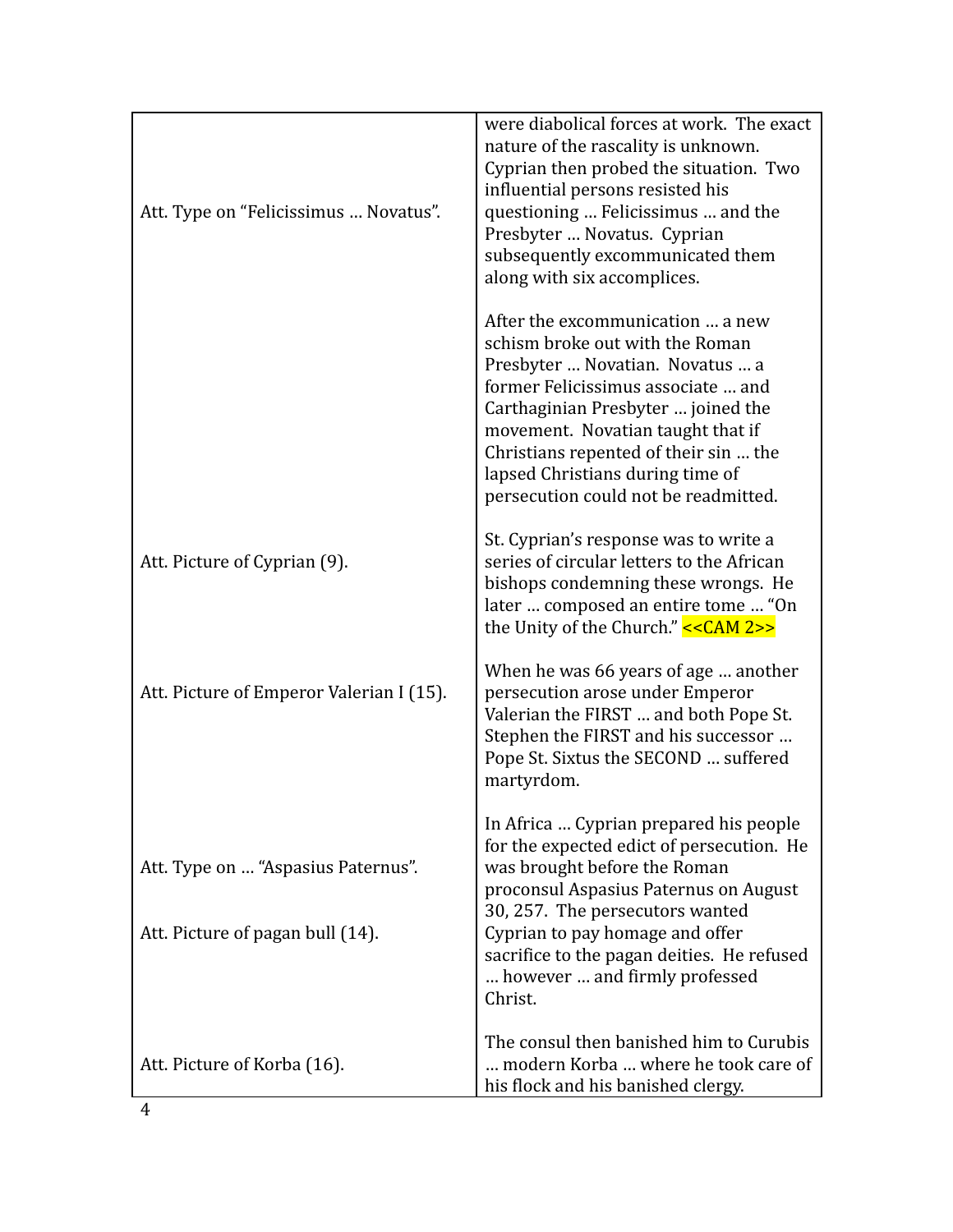|                                                                                            | $<<CAM 1>>$                                                                                                                                                                                                                                                                                                                                                                                                                                                                                                                                                                                                                                           |
|--------------------------------------------------------------------------------------------|-------------------------------------------------------------------------------------------------------------------------------------------------------------------------------------------------------------------------------------------------------------------------------------------------------------------------------------------------------------------------------------------------------------------------------------------------------------------------------------------------------------------------------------------------------------------------------------------------------------------------------------------------------|
| Att. Picture of Cyprian (6).<br>Att. Type on  "Thanks be to God!"                          | At the age of 68  St. Cyprian was<br>imprisoned at the behest of the new<br>proconsul  Galerius Maximus. The day<br>following he was examined for the last<br>time and sentenced to die by the sword.<br>His only answer was  "Thanks be to<br>God!" The execution was carried out at<br>once in an open place near the city. A<br>vast multitude followed Cyprian on his<br>last journey. He removed his garments<br>without assistance  knelt down  and<br>prayed. After he blindfolded himself<br>the executioners beheaded him by the<br>sword.                                                                                                   |
|                                                                                            | Now that we have an understanding of<br>who St. Cyprian of Carthage was  let's<br>take a look at what he had to say about<br>confession. << CAM 2>>                                                                                                                                                                                                                                                                                                                                                                                                                                                                                                   |
|                                                                                            | Cyprian on Confession                                                                                                                                                                                                                                                                                                                                                                                                                                                                                                                                                                                                                                 |
| Att. Granite Background (for all quotes);<br>change color of background for each<br>quote. | "The apostle [Paul] likewise bears<br>witness and says: ' Whoever eats the<br>bread or drinks the cup of the Lord<br>unworthily will be guilty of the body and<br>blood of the Lord' $[1$ Cor. 11:27]. But $[$ the<br>impenitent] spurn and despise all these<br>warnings; before their sins are expiated,<br>before they have made a confession of<br>their crime, before their conscience has<br>been purged in the ceremony and at the<br>hand of the priest they do violence to<br>[the Lord's] body and blood, and with<br>their hands and mouth they sin against<br>the Lord more than when they denied<br>him" (The Lapsed 15:1-3 (A.D. 251]). |
|                                                                                            | "Of how much greater faith and salutary<br>fear are they who confess their sins to<br>the priests of God in a straightforward<br>manner and in sorrow, making an open                                                                                                                                                                                                                                                                                                                                                                                                                                                                                 |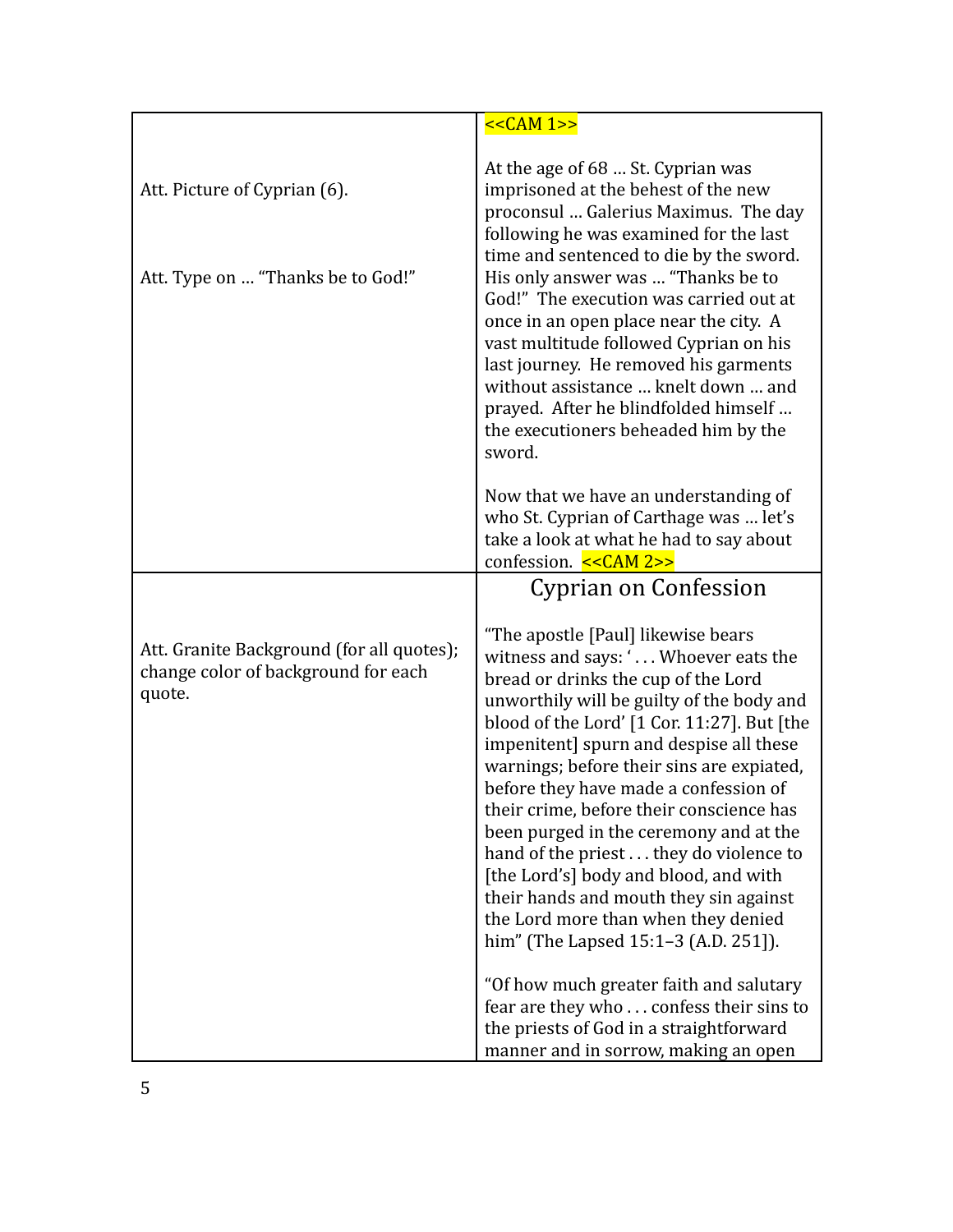| declaration of conscience I beseech<br>you, brethren, let everyone who has<br>sinned confess his sin while he is still in<br>this world, while his confession is still<br>admissible, while the satisfaction and<br>remission made through the priests are<br>still pleasing before the Lord" (ibid., 28).                                                                                                                                                                                                                                                                                                                                                                                                                                                |
|-----------------------------------------------------------------------------------------------------------------------------------------------------------------------------------------------------------------------------------------------------------------------------------------------------------------------------------------------------------------------------------------------------------------------------------------------------------------------------------------------------------------------------------------------------------------------------------------------------------------------------------------------------------------------------------------------------------------------------------------------------------|
| "[S] inners may do penance for a set time,<br>and according to the rules of discipline<br>come to public confession, and by<br>imposition of the hand of the bishop and<br>clergy receive the right of Communion.<br>[But now some] with their time [of<br>penance] still unfulfilled they are<br>admitted to Communion, and their name<br>is presented; and while the penitence is<br>not yet performed, confession is not yet<br>made, the hands of the bishop and clergy<br>are not yet laid upon them, the Eucharist<br>is given to them; although it is written,<br>'Whosoever shall eat the bread and drink<br>the cup of the Lord unworthily, shall be<br>guilty of the body and blood of the Lord'<br>$[1$ Cor. 11:27]" (Letters 9:2 [A.D. 253]). |
| "And do not think, dearest brother, that<br>either the courage of the brethren will be<br>lessened, or that martyrdoms will fail for<br>this cause, that penance is relaxed to the<br>lapsed, and that the hope of peace [i.e.,<br>absolution] is offered to the penitent.<br>For to adulterers even a time of<br>repentance is granted by us, and peace is<br>given" (ibid., 51[55]:20).                                                                                                                                                                                                                                                                                                                                                                 |
| "But I wonder that some are so obstinate<br>as to think that repentance is not to be<br>granted to the lapsed, or to suppose that<br>pardon is to be denied to the penitent,<br>when it is written, 'Remember whence<br>thou art fallen, and repent, and do the<br>first works' [Rev. 2:5], which certainly is<br>said to him who evidently has fallen, and<br>whom the Lord exhorts to rise up again                                                                                                                                                                                                                                                                                                                                                     |